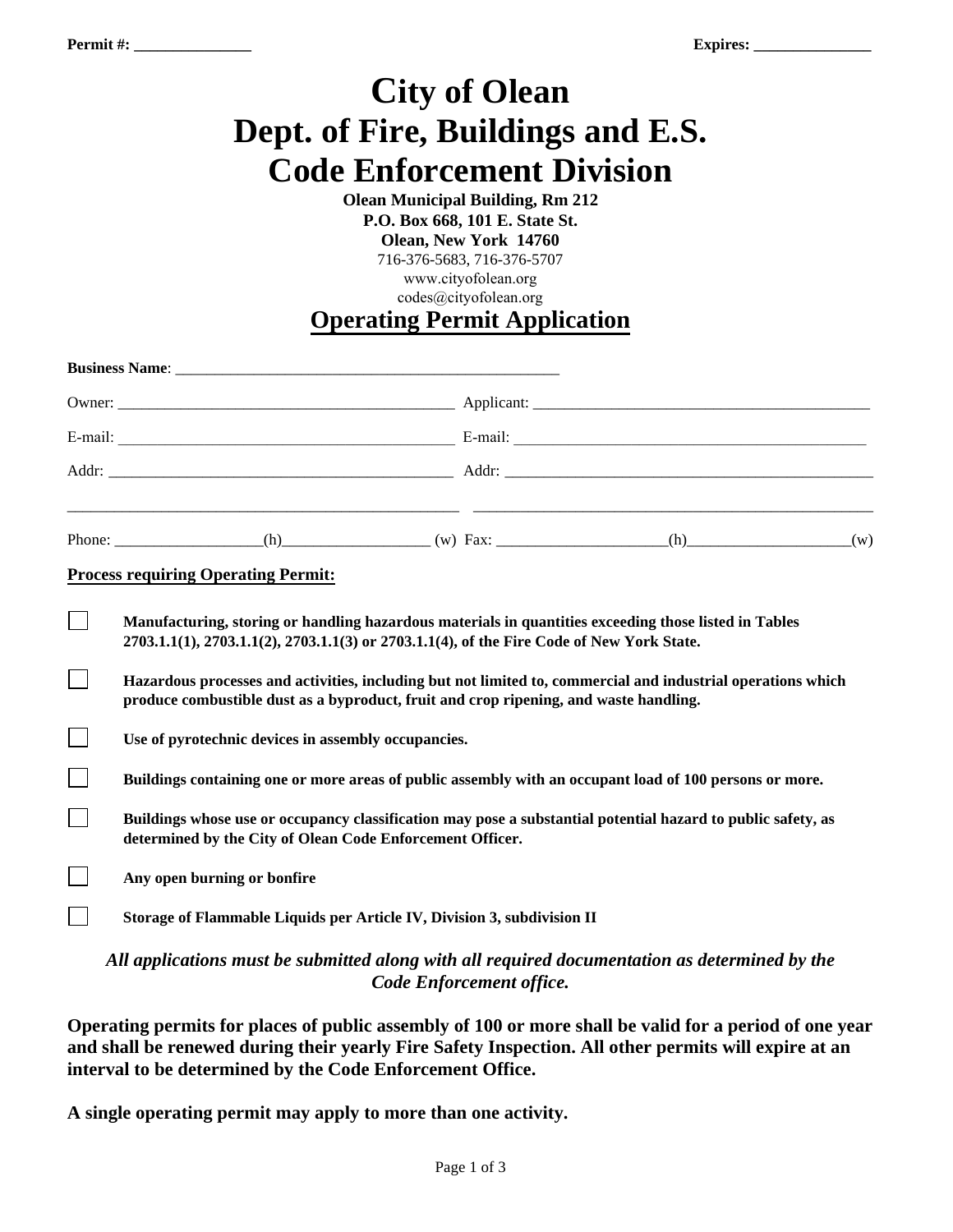| <b>Description of Activity:</b> (See site plan layout):                                                                                                                                                     |  |  |  |  |  |  |
|-------------------------------------------------------------------------------------------------------------------------------------------------------------------------------------------------------------|--|--|--|--|--|--|
|                                                                                                                                                                                                             |  |  |  |  |  |  |
|                                                                                                                                                                                                             |  |  |  |  |  |  |
|                                                                                                                                                                                                             |  |  |  |  |  |  |
|                                                                                                                                                                                                             |  |  |  |  |  |  |
| Required documentation may include such items as: plot plan, tank location and size information,<br>duration of activity, proof of other required licenses or certificates, insurance information, or other |  |  |  |  |  |  |

documentation as needed to determine compliance with all state and local codes and regulations. Failure to provide the required information may result in a denial of the permit. *Any permit issued pursuant to an application, may be revoked at any time such activities do not comply with the Uniform Code of NYS.*

#### **Fee information: PLEASE MAKE CHECKS PAYABLE TO CITY OF OLEAN**

|                                          | Yearly Assembly space permits         |  | \$25.00 per area of assembly                                                                                                                                                                                                                                                                    |        |  |  |  |  |
|------------------------------------------|---------------------------------------|--|-------------------------------------------------------------------------------------------------------------------------------------------------------------------------------------------------------------------------------------------------------------------------------------------------|--------|--|--|--|--|
|                                          | <b>Permanent Hazardous Operations</b> |  | \$50.00 per activity                                                                                                                                                                                                                                                                            |        |  |  |  |  |
|                                          | Open burn/Bon-Fire                    |  | \$25.00 per day of event                                                                                                                                                                                                                                                                        |        |  |  |  |  |
|                                          | Temp. Hazardous Operation < 6months   |  | \$50.00 per activity                                                                                                                                                                                                                                                                            |        |  |  |  |  |
|                                          |                                       |  |                                                                                                                                                                                                                                                                                                 |        |  |  |  |  |
|                                          |                                       |  |                                                                                                                                                                                                                                                                                                 |        |  |  |  |  |
|                                          |                                       |  |                                                                                                                                                                                                                                                                                                 |        |  |  |  |  |
| (Owner's signature)<br>(date)            |                                       |  | Applicant's signature)                                                                                                                                                                                                                                                                          | (data) |  |  |  |  |
|                                          |                                       |  |                                                                                                                                                                                                                                                                                                 |        |  |  |  |  |
|                                          |                                       |  |                                                                                                                                                                                                                                                                                                 |        |  |  |  |  |
|                                          |                                       |  |                                                                                                                                                                                                                                                                                                 |        |  |  |  |  |
| <b>CODE ENFORCEMENT OFFICE USE ONLY:</b> |                                       |  |                                                                                                                                                                                                                                                                                                 |        |  |  |  |  |
|                                          |                                       |  | Occupancy ID #: $\frac{1}{2}$ = $\frac{1}{2}$ = $\frac{1}{2}$ = $\frac{1}{2}$ = $\frac{1}{2}$ = $\frac{1}{2}$ = $\frac{1}{2}$ = $\frac{1}{2}$ = $\frac{1}{2}$ = $\frac{1}{2}$ = $\frac{1}{2}$ = $\frac{1}{2}$ = $\frac{1}{2}$ = $\frac{1}{2}$ = $\frac{1}{2}$ = $\frac{1}{2}$ = $\frac{1}{2}$ = |        |  |  |  |  |
| This application has been:               |                                       |  |                                                                                                                                                                                                                                                                                                 |        |  |  |  |  |
|                                          |                                       |  |                                                                                                                                                                                                                                                                                                 |        |  |  |  |  |
|                                          |                                       |  |                                                                                                                                                                                                                                                                                                 |        |  |  |  |  |
|                                          |                                       |  |                                                                                                                                                                                                                                                                                                 |        |  |  |  |  |
|                                          |                                       |  |                                                                                                                                                                                                                                                                                                 |        |  |  |  |  |